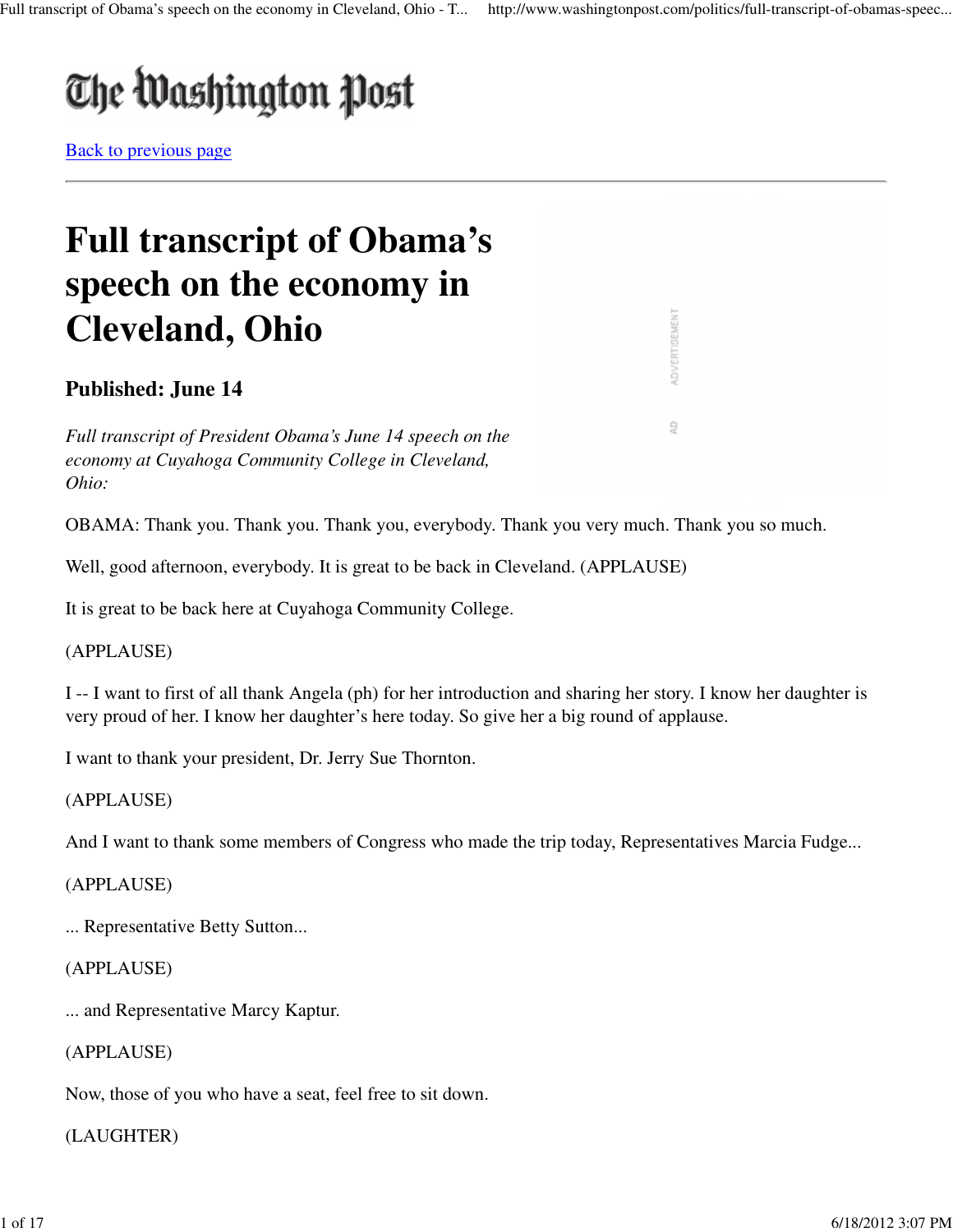So...

AUDIENCE MEMBER: We love you, Obama!

OBAMA: Thank you.

AUDIENCE: Four more years! Four more years!

OBAMA: Thank you.

So, Ohio, over the next five months, this election will take many twists and many turns, polls will go up and polls will go down, there will be no shortage of gaffes and controversies that keep both campaigns busy and give the press something to write about.

You may have heard I recently made my own unique contribution to that process.

#### (LAUGHTER)

It wasn't the first time. It won't be the last.

#### (LAUGHTER)

And in the coming weeks, Governor Romney and I will spend time debating our records and our experience, as we should. But though we will have many differences over the course of this campaign, there is one place where I stand in complete agreement with my opponent: This election is about our economic future.

#### (APPLAUSE)

Yes, foreign policy matters, social issues matter. But more than anything else, this election presents a choice between two fundamentally different visions of how to create strong, sustained growth; how to pay down our long-term debt; and most of all, how to generate good, middle-class jobs so people can have confidence that if they work hard, they can get ahead.

#### (APPLAUSE)

Now, this isn't some abstract debate. This is not another trivial Washington argument. I have said that this is the defining issue of our time and I mean it. I said that this is a make-or-break moment for America's middle class, and I believe it.

OBAMA: The decisions we make in the next few years, on everything from debt to taxes to energy and education, will have an enormous impact on this country, and on the country we pass on to our children.

Now, these challenges are not new. We've been wrestling with these issues for a long time. The problems we're facing right now have been more than a decade in the making.

And what is holding us back is not a lack of big ideas. It isn't a matter of finding the right technical solution. Both parties have laid out their policies on the table for all to see.

What's holding us back is a stalemate in Washington between two fundamentally different views of which direction America should take. And this election is your chance to break that stalemate.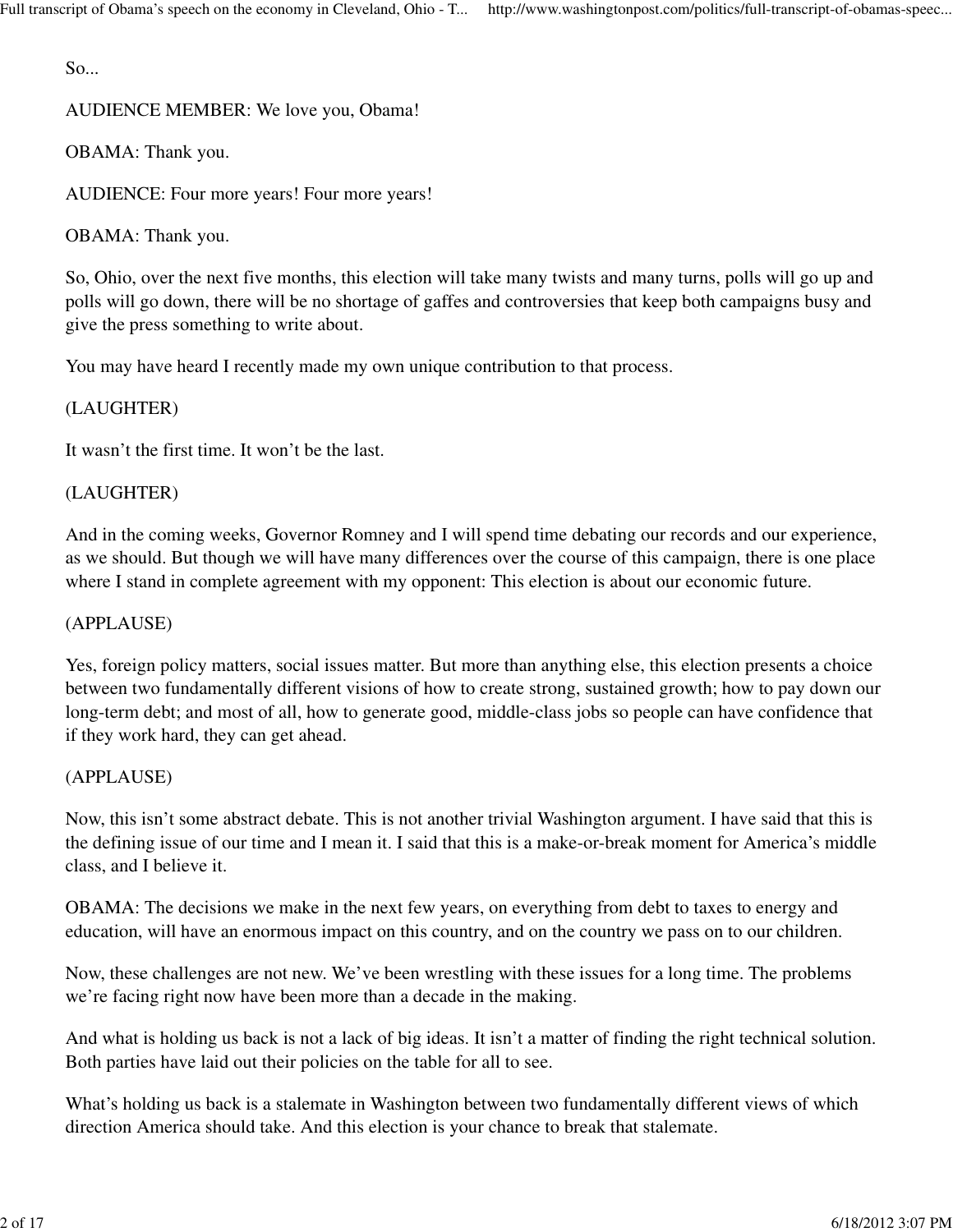#### (APPLAUSE)

At stake is not simply a choice between two candidates or two political parties, but between two paths for our country. And while there are many things to discuss in this campaign, nothing is more important than an honest debate about where these two paths would lead us.

Now, that debate has an understanding of where we are and how we got here.

Long before the economic crisis of 2008 the basic bargain at the heart of this country has begun to erode.

For more than a decade, it had become harder to find a job that paid the bills, harder to save, harder to retire, harder to keep up with rising costs of gas and health care and college tuitions.

You know that. You lived it.

# (APPLAUSE)

OBAMA: During that decade there was a specific theory in Washington about how to meet this challenge.

We were told that huge tax cuts, especially for the wealthiest Americans, would lead to faster job growth. We were told that fewer regulations, especially for big financial institutions and corporations, would bring about widespread prosperity. We were told that it was OK to put two wars on the nation's credit card; that tax cuts would create a enough growth to pay for themselves.

That's what we were told.

So how did this economic theory work out?

#### (CROSSTALK)

OBAMA: For the wealthiest Americans it worked out pretty well.

Over the last few decades the income of the top 1 percent grew by more than 275 percent, to an average of \$1.3 million a year. Big financial institutions, corporations saw their profits soar.

But prosperity never trickled down to the middle class. From 2001 to 2008 we had the slowest job growth in half a century. The typical family saw their incomes halt.

The failure to pay for the tax cuts and the wars took us from record surpluses under President Bill Clinton to record deficits. And it left us unprepared to deal with the retirement of an aging population that's placing a greater strain on programs like Medicare and Social Security.

OBAMA: Without strong enough regulations, families were enticed and sometimes tricked into buying homes they couldn't afford. Banks and investors were allowed to package and sell risky mortgages. Huge reckless bets were made with other people's money on the line. And too many, from Wall Street to Washington, simply looked the other way.

For a while credit cards and home equity loans papered over the reality of this new economy. People borrowed money to keep up.

But the growth that took place during this time period turned out to be a house of cards. And in the fall of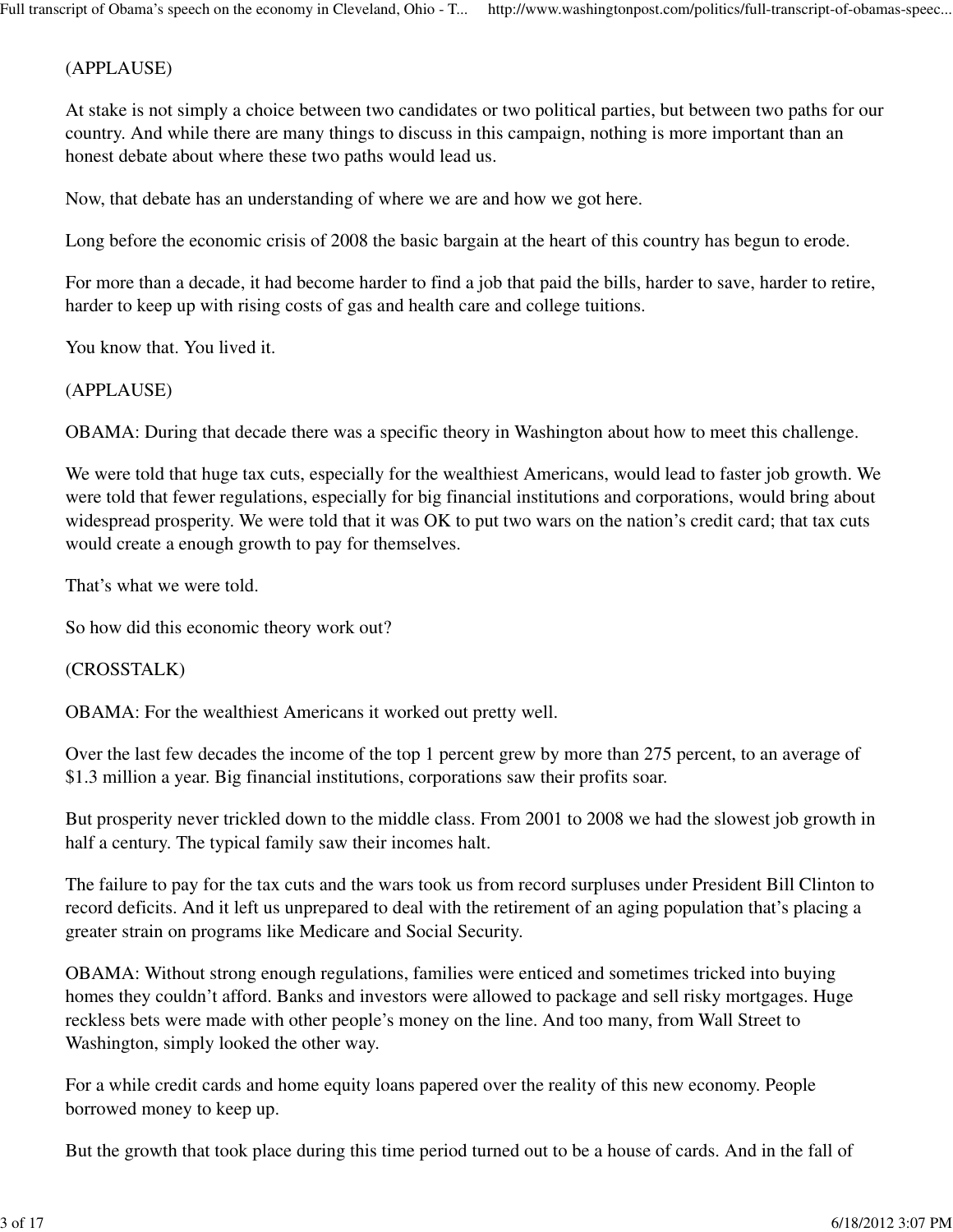2008 it all came tumbling down with a financial crisis that plunged the world into the worst economic crisis since the Great Depression.

Here in America families' wealth declined at a rate nearly seven times faster than when the market crashed in 1929. Millions of homes were foreclosed, our deficit soared, and 9 million of our citizens lost their jobs; 9 million hardworking Americans who had met their responsibilities but were forced to pay for the irresponsibility of others.

In other words, this was not your normal recession.

Throughout history it has typically taken countries up to 10 years to recover from financial crises of this magnitude. Today the economies of many European countries still aren't growing and their unemployment rate averages around 11 percent.

But here in the United States, Americans showed their grit and showed their determination.

OBAMA: We acted fast. Our economy started growing again six months after I took office and it has continued to grow for the last three years.

# (APPLAUSE)

Our businesses have gone back to basics and created over 4 million jobs in the last 27 months; more private sector jobs than were created during the entire seven years before this crisis, in a little over two years.

# (APPLAUSE)

Manufacturers have started investing in America again, including right here in Ohio.

#### (APPLAUSE)

And across America, we've seen them create almost 500,000 jobs in the last 27 months, the strongest period of manufacturing job growth since 1995.

#### (APPLAUSE)

And when my opponents and others were arguing that we should let Detroit go bankrupt, we made a bet on American workers and the ingenuity of American companies and today our auto industry is back on top of the world.

# (APPLAUSE)

OBAMA: But let's be clear: Not only are we digging out of a hole that is 9 million jobs deep, we're digging out from an entire decade where 6 million manufacturing jobs left our shores; where costs rose but incomes and wages didn't; and where the middle class fell further and further behind.

So recovering from the crisis of 2008 has always been the first and most urgent order of business, but it's not enough. Our economy won't be truly healthy until we reverse that much longer and profound erosion of middle-class jobs and middle-class incomes.

So the debate in this election is not about whether we need to grow faster, or whether we need to create more jobs, or whether we need to pay down our debt.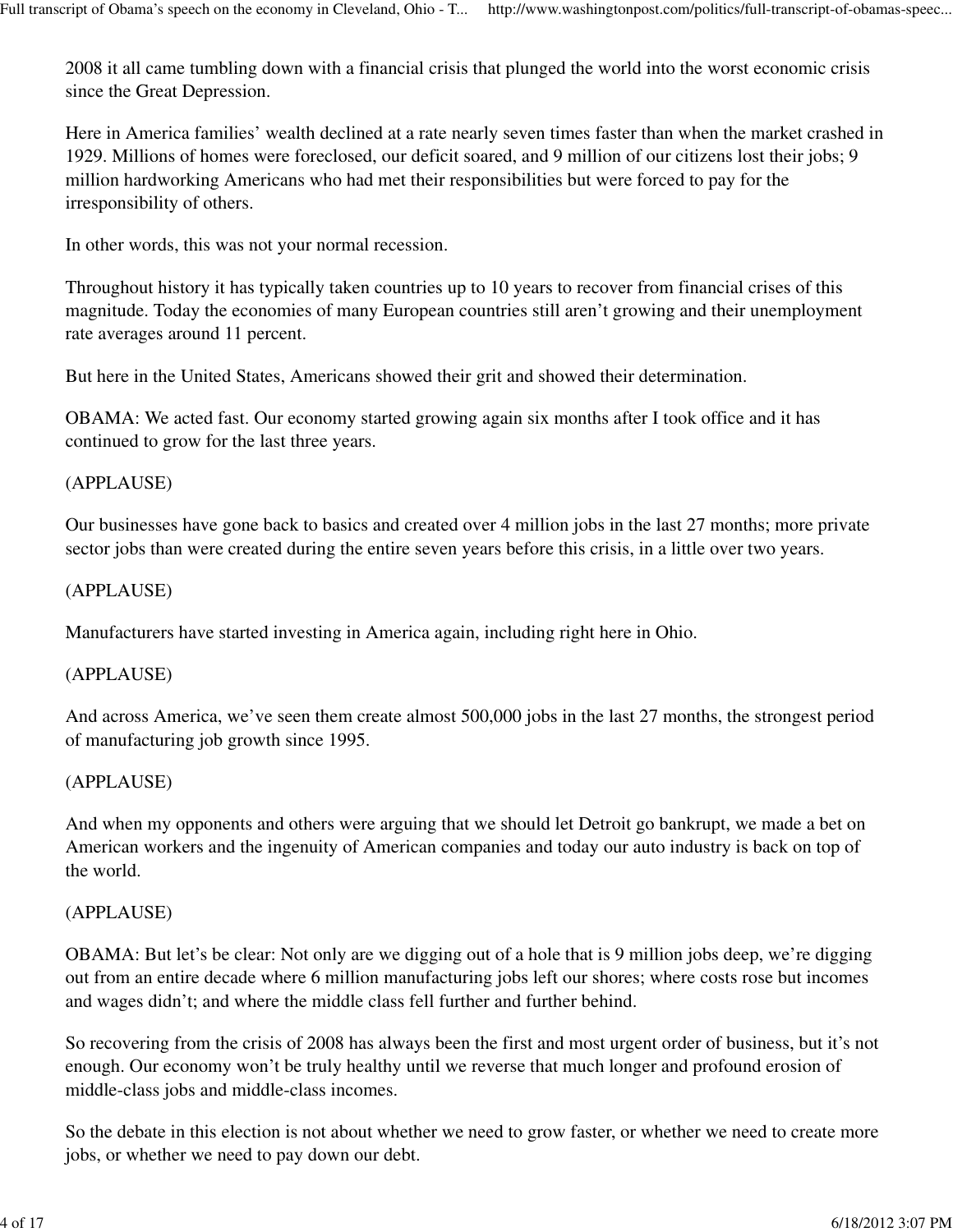Of course the economy isn't where it needs to be. Of course we have a lot more work to do. Everybody knows that.

The debate in this election is about how we grow faster, and how we create more jobs, and how we pay down our debt. That's the question facing the American voter.

# (APPLAUSE)

And in this election, you have two very different visions to choose from.

# AUDIENCE MEMBER: No we don't!

# (LAUGHTER)

OBAMA: Now, Governor Romney and his allies in Congress believe deeply in the theory we tried during the last decade, the theory that the best way to grow the economy is from the top down.

OBAMA: So they maintain that if we eliminate most regulations, we cut taxes by trillions of dollars, if we strip down government to national security and few other basic functions, then the power of businesses to create jobs and prosperity will be unleashed and that will automatically benefit us all.

That's what they believe. This -- this is their economic plan. It has been placed before Congress. Governor Romney has given speeches about it, and it's on his website.

So if they win the election their agenda will be simple and straightforward; they have spelled it out. They promise to roll back regulations on banks and polluters, on insurance companies and oil companies. They'll roll back regulations designed to protect consumers and workers.

They promise to not only keep all of the Bush tax cuts in place, but add another \$5 trillion in tax cuts on top of that.

Now, an independent study said that about 70 percent of this new \$5 trillion tax cut would go to folks making over \$200,000 a year. And folks making over a million dollars a year would get an average tax cut of about 25 percent.

Now, this is not my opinion. This is not political spin. This is precisely what they have proposed.

Now, your next question may be: How do you spend \$5 trillion on a tax cut and still bring down the deficit?

Well, they tell us they'll start by cutting nearly a trillion dollars from the part of our budget that includes everything from education and job training, to medical research and clean energy.

# (BOOING)

OBAMA: Now, I -- I want to be very fair here. I want to be clear.

They haven't specified exactly where the knife would fall, but here's some of what would happen if that cut that they proposed was spread evenly across the budget.

10 million college students would lose an average of a thousand dollars each on financial aid. 200,000 children would lose the chance to get an early education in the Head Start program. There would be 1,600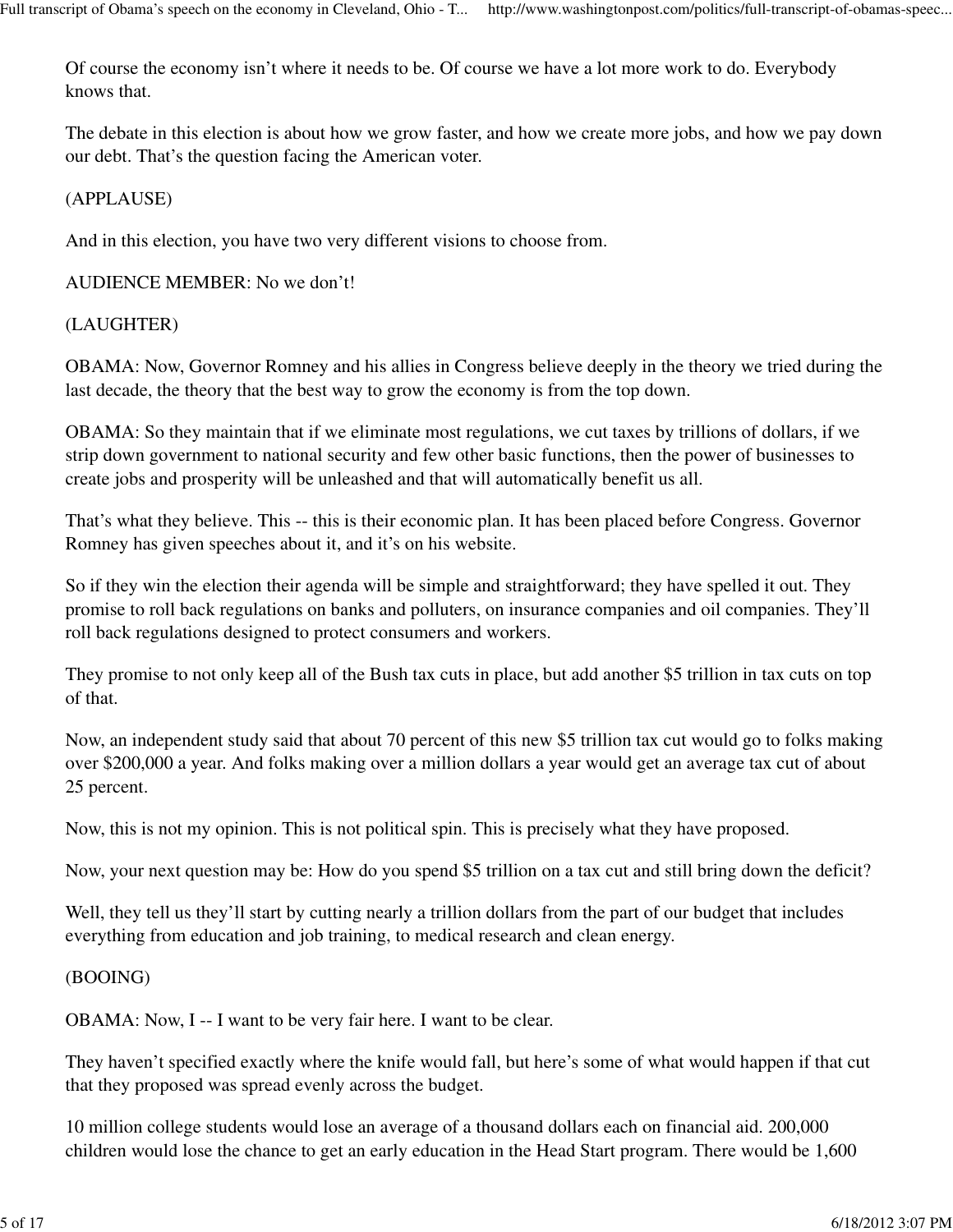fewer medical research grants for things like Alzheimer's and cancer and AIDS; 4,000 fewer scientific research grants, eliminating support for 48,000 researchers, students and teachers.

Now, again, they have not specified which of these cuts they choose from, but if they want to make smaller cuts to areas like science or medical research, then they'd have to cut things like financial aid or education even further.

But either way, the cuts to this part of the budget would be deeper than anything we've ever seen in modern times.

Not only does their plan eliminate health insurance for 33 million Americans by repealing the Affordable Care Act, according to the independent Kaiser Family Foundation, it would also take away coverage from another 19 million Americans who rely on Medicaid, including millions of nursing home patients and families who have children with autism and other disabilities.

OBAMA: And they propose turning Medicare into a voucher program, which will shift more costs to seniors and eventually end the program as we know it.

But it doesn't stop there.

Even if you make all the cuts that they've proposed, the math still doesn't allow you to pay for a new \$5 trillion tax cut and bring down the deficit at the same time.

So Mr. Romney and his allies have told us we can get the rest of the way there by reforming the tax code and taking away certain tax breaks and deductions that, again, they haven't specified. They haven't named them, but they said we can do it.

But here's the problem: The only tax breaks and deductions that get you anywhere close to \$5 trillion are those that help middle-class families afford health care and college and retirement and homeownership.

Without those tax benefits, tens of millions of middle-class families will end up paying higher taxes. Many of you would end up paying higher taxes to pay for this other tax cut.

And keep in mind that all of this is just to pay for their new \$5 trillion tax cut. If you want to close the deficit left by the Bush tax cuts, we'd have to make deeper cuts or raise middle-class taxes even more.

OBAMA: This is not spin. This is not my opinion. These are facts. This is what they're presenting as their plan. This is their vision.

There is nothing new, just what Bill Clinton has called the same ideas they've tried before except on steroids.

# (LAUGHTER)

Now -- now, I understand I've got a lot of supporters here, but I -- I wanna speak to everybody who is watching who may not be a supporter, may be undecided ore thinking about voting the other way.

If you agree with the approach I just described, if you want to give the policies of the last decade another try, then you should vote for Mr. Romney.

(BOOING)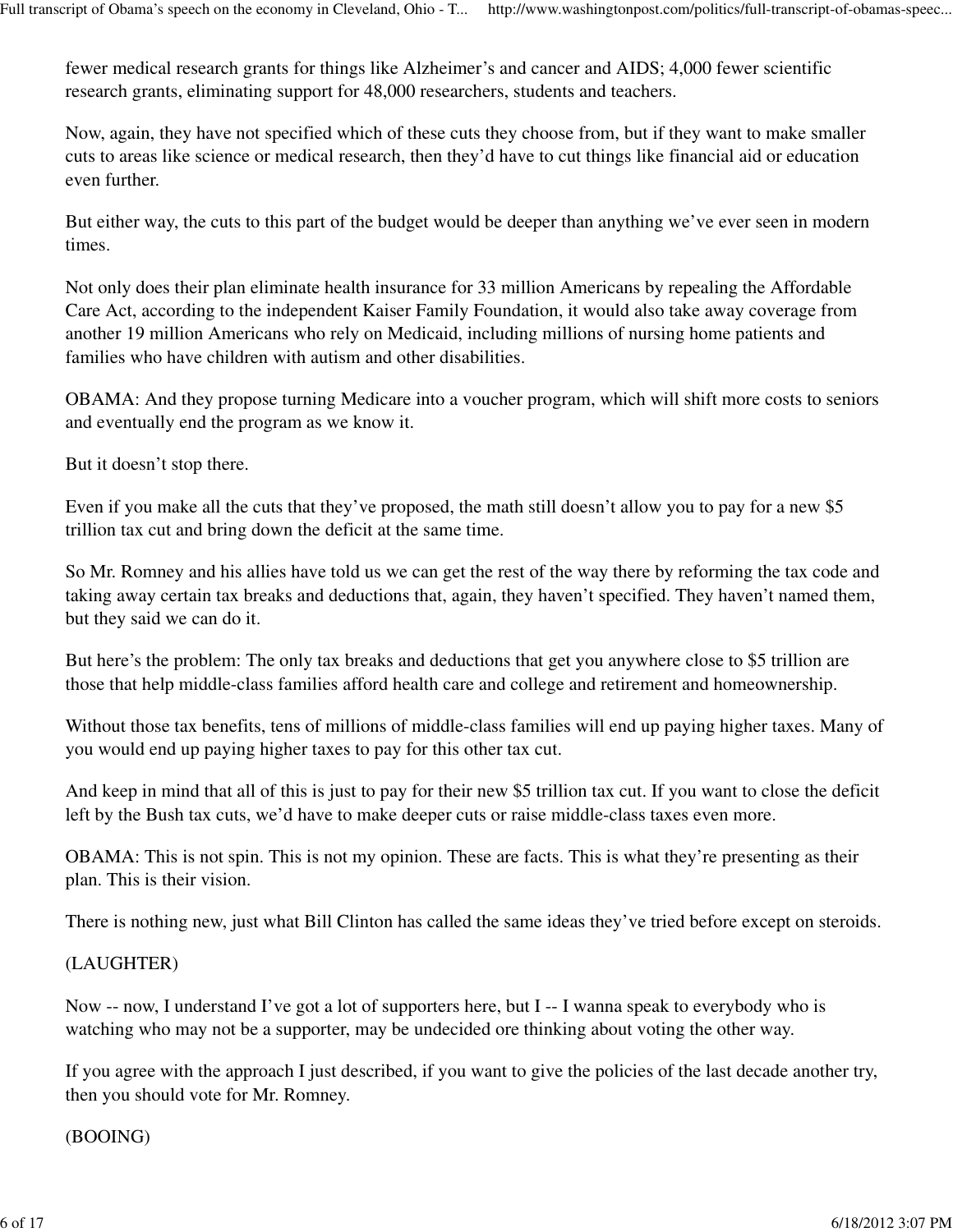Now, like I said, I know I've got supporters here.

AUDIENCE MEMBERS: (inaudible)

OBAMA: No, no. You should vote for his allies in Congress. You should take them for their word and they will take America down this path.

And Mr. Romney is qualified to deliver on that plan.

(LAUGHTER)

No, he is.

(APPLAUSE)

I am giving you an honest presentation of what he's proposing. I'm looking forward to the press following up and making sure that you know I'm not exaggerating.

I believe their approach is wrong.

(APPLAUSE)

OBAMA: And -- and I'm not alone. I have not seen a single independent analysis that says my opponent's economic plan would actually reduce the deficit. Not one. Even analysts who may agree with parts of his economic theory don't believe that his plan would create more jobs in the short term.

They don't claim his plan would help folks looking for work right now. In fact, just the other week one economist from Moody's said the following about Mr. Romney's plan, and I'm quoting here: "On net, all of these policies would do more harm in the short term. If we implemented all of his policies it would push us deeper into recession and make the recovery slower."

That's not my spin. That's not my opinion. That's what independent economic analysis says.

As for the long term, remember that the economic vision of Mr. Romney and his allies in Congress was tested just a few years ago. We tried this. Their policies did not grow the economy. They did not grow the middle class. They did not reduce our debt.

Why would we think that they would work better this time?

# (APPLAUSE)

We can't afford to jeopardize our future by repeating the mistakes of the past. Not now. Not when there's so much at stake.

# (APPLAUSE)

I've got a different vision for America.

#### (APPLAUSE)

I believe that you can't bring down the debt without a strong and growing economy. And I believe you can't have a strong and growing economy without a strong and growing middle class.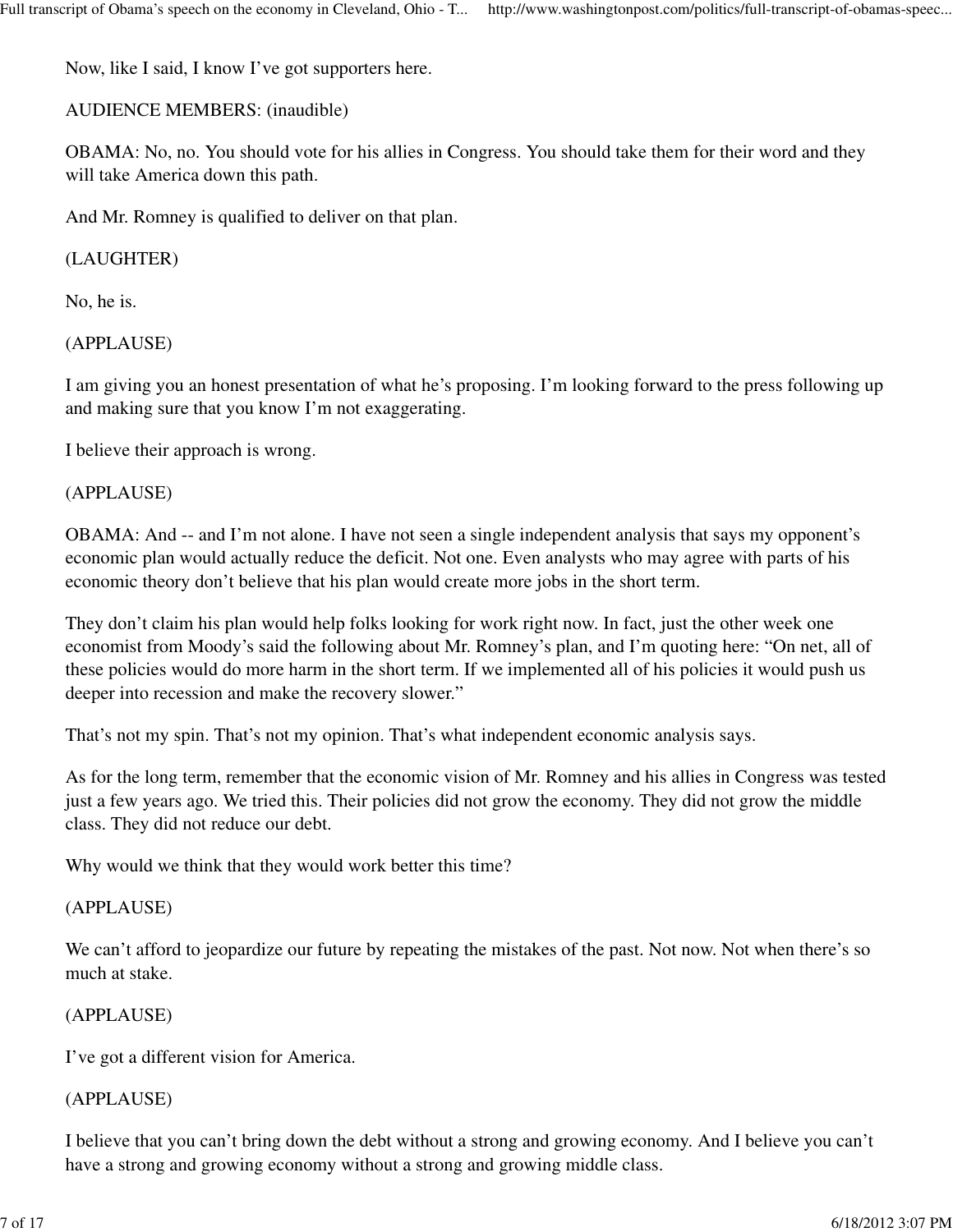# (APPLAUSE)

OBAMA: This has to be our north star, an economy that's built not from the top down but from a growing middle class; that provides ladders of opportunities for folks who aren't yet in the middle class.

You see, we'll never be able to compete with some countries when it comes to paying workers lower wages or letting companies do more polluting. That's a race to the bottom that we should not want to win, because those countries don't have a strong middle class, they don't have our standard of living.

### (APPLAUSE)

The race I want us to win -- a race I know we can win -- is a race to the top. I see an America with the best-educated, best- trained workers in the world; an America with a commitment to research and development that is second to none, especially when it comes to new sources of energy and high-tech manufacturing.

I see a country that offers businesses the fastest, most reliable transportation and communications systems of anywhere on Earth.

#### (APPLAUSE)

I see a future where we pay down our deficit in a way that is balanced -- not by placing the entire burden on the middle class and the poor, but by cutting out programs we can't afford and asking the wealthiest Americans to contribute their fair share.

#### (APPLAUSE)

That's my vision for America: education, energy, innovation, infrastructure, and a tax code focused on American job creation and balanced deficit reduction.

#### (APPLAUSE)

OBAMA: This is the vision behind the jobs plan I sent Congress back in September, a bill filled with bipartisan ideas that, according to independent economists, would create up to 1 million additional jobs if passed today.

This is the vision behind the deficit plan I sent to Congress back in September, a detailed proposal that would reduce our deficit by \$4 trillion through shared sacrifice and shared responsibility.

This is the vision I intend to pursue in my second term as president because I believe...

# (APPLAUSE)

... because -- because I believe if we do these things -- if we do these things more companies will start here and stay here and hire here, and more Americans will be able to find jobs that support a middle class lifestyle.

Understand, despite what you hear from my opponent, this has never been a vision about how government creates jobs or has the answers to all our problems.

Over the last three years I've cut taxes for the typical working family by \$3,600.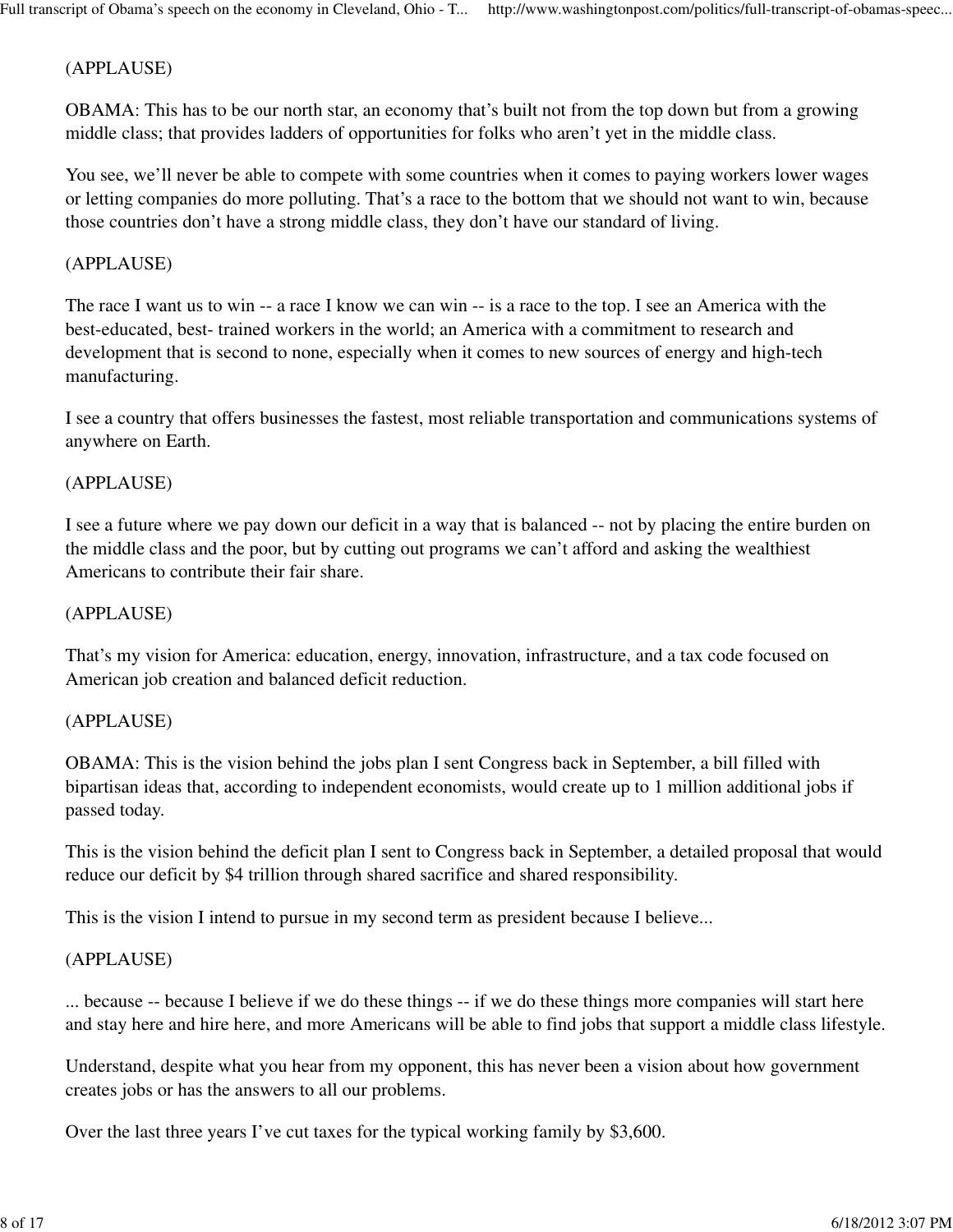### (APPLAUSE)

I've cut taxes for small businesses 18 times.

# (APPLAUSE)

I have approved fewer regulations in the first three years of my presidency than my Republican predecessor did in his.

OBAMA: And I'm implementing over 500 reforms to fix regulations that were costing folks too much for no reason.

I've asked Congress for the authority to reorganize the federal government that was built for the last century. I want to make it work for the 21st century.

# (APPLAUSE)

OBAMA: A federal government that is leaner and more efficient and more responsive to the American people.

I've signed a law that cuts spending and reduces our deficit by \$2 trillion. My own deficit plan would strengthen Medicare and Medicaid for the long haul by slowing the growth of health care costs -- not shifting them to seniors and vulnerable families.

# (APPLAUSE)

OBAMA: And my plan would reduce our yearly domestic spending to its lowest level as a share of the economy in nearly 60 years.

So, no, I don't believe the government is the answer to all our problems. I don't believe every regulation is smart or that every tax dollar is spent wisely. I don't believe that we should be in the business of helping people who refuse to help themselves.

# (APPLAUSE)

But I do share the belief of our first Republican president from my home state, Abraham Lincoln, that through government we should do together what we cannot do as well for ourselves.

That's how we built this country -- together. We constructed railroads and highways, the Hoover Dam and the Golden Gate Bridge. We did those things together.

We sent my grandfather's generation to college on the G.I. Bill together. We instituted a minimum wage and rules that protected people's bank deposits together.

# (APPLAUSE)

Together, we touched the surface of the moon, unlocked the mystery of the atom, connected the world through our own science and imagination. We haven't done these things as Democrats or Republicans. We've done them as Americans.

# (APPLAUSE)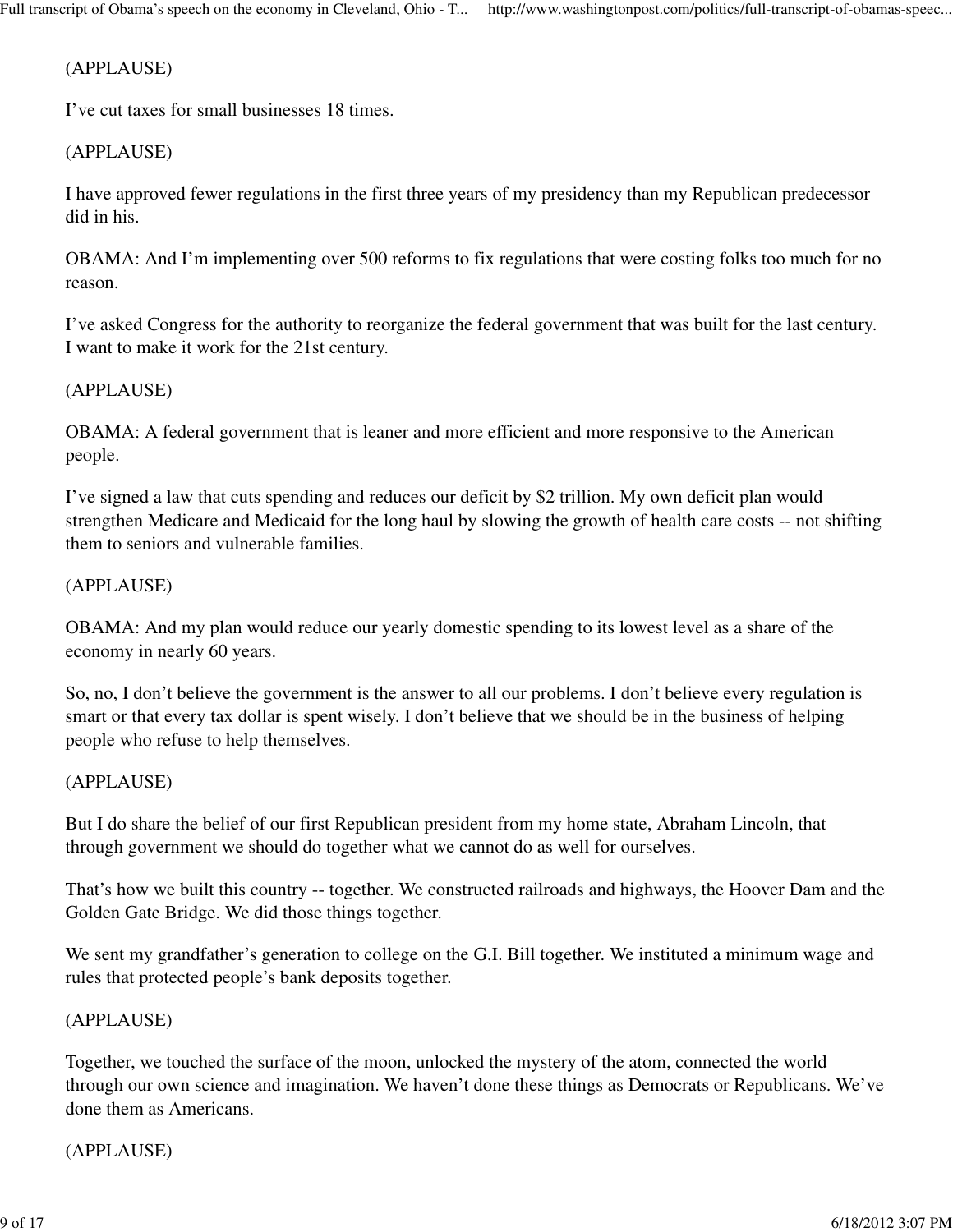OBAMA: As much as we might associate the G.I. Bill with Franklin Roosevelt or Medicare with Lyndon Johnson, it was a Republican, Lincoln, who launched the Trans-Continental Railroad, the National Academy of Sciences, land grant colleges.

It was a Republican, Eisenhower, who launched the Interstate Highway System and a new era of scientific research.

It was Nixon who created the Environmental Protection Agency; Reagan who worked with Democrats to save Social Security and who, by the way, raised taxes to help pay down an exploding deficit.

# (APPLAUSE)

Yes, there have been fierce arguments throughout our history between both parties about the exact size and role of government, some honest disagreements. But in the decades after World War II there was a general consensus that the market couldn't solve all of our problems on its own; that we needed certain investments to give hard-working Americans skills they needed to get a good job and entrepreneurs the platforms they needed to create good jobs; and we needed consumer protections that made American products safe and American markets sound.

OBAMA: In the last century, this consensus, this shared vision led to the strongest economic growth and the largest middle class that the world has ever known. It led to a shared prosperity.

It is this vision that has guided all my economic policies during my first term as president, whether in the design of a health care law that relies on private insurance or an approach to Wall Street reform that encourages financial innovation, but guards against reckless risk-taking.

It's this vision that Democrats and Republicans used to share, that Mr. Romney and the current Republican Congress have rejected in favor of a no-holds-barred government-is-the-enemy market-is- everything approach.

And it is this shared vision that I intend to carry forward in this century as president because it is a vision that has worked for the American middle class and everybody who's striving to get into the middle class.

# (APPLAUSE)

Let -- let me be more specific.

Think about it: In an age where we know good jobs depend on high skills, now is not the time to scale back our commitment to education.

# (APPLAUSE)

OBAMA: Now's the time to move forward and make sure we have the best-educated, best-trained workers in the world.

# (APPLAUSE)

My plan for education doesn't just rely on more money or more dictates from Washington. We're -- we're challenging every state and school district to come up with their own innovative plans to raise student achievement. And they're doing just that.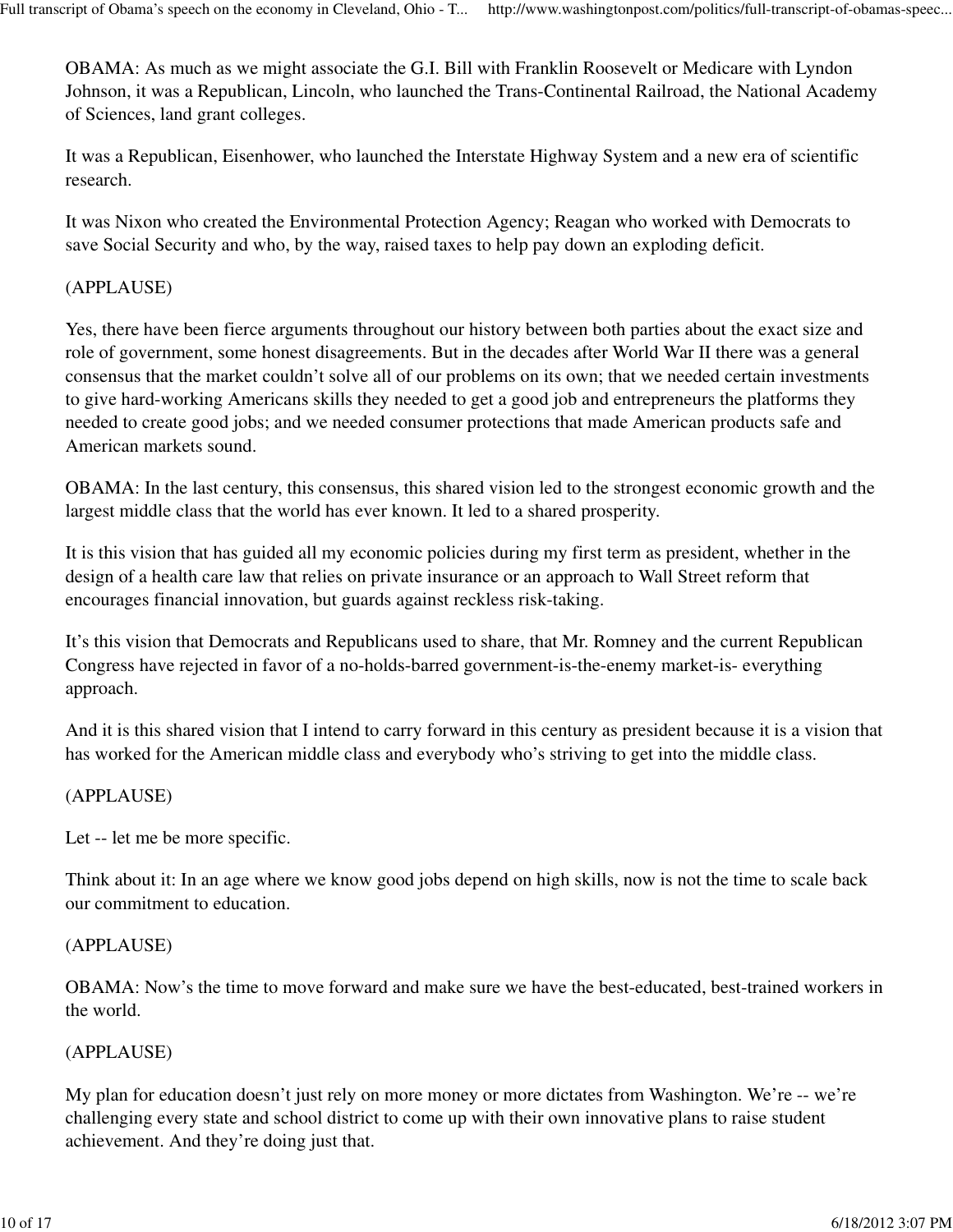I want to give schools more flexibility so that they don't have to teach to the test and so they can remove teachers who just aren't helping our kids learn.

# (APPLAUSE)

But, look, if we want our country to be a magnet for middle class jobs in the 21st century we also have to invest more in education and training. I want to recruit an army of new teachers and pay teachers better and train more of them in areas like math and science.

#### (APPLAUSE)

I have a plan to give 2 million more Americans the chance to go to community colleges just like this one and learn the skills that businesses are looking for right now.

#### (APPLAUSE)

I have a plan to make it easier for people to afford a higher education that's essential in today's economy.

And if we truly want to make this country a destination for talent and ingenuity from all over the world, we won't deport hardworking, responsible young immigrants who have grown up here or received advanced degrees here. We'll let them earn the chance to become American citizens so they can grow our economy and start new businesses right here instead of someplace else.

# (APPLAUSE)

OBAMA: Now is not the time to go back to a greater reliance on fossil fuels from foreign countries. Now is the time to invest more in the clean energy that we can make right here in America.

#### (APPLAUSE)

My plan for energy doesn't ignore the vast resources we already have in this country. We're -- we're producing more oil than we have in over a decade.

But if we truly want to gain control of our energy future, we've got to recognize that pumping more oil isn't enough. We have to encourage the unprecedented boom in American natural gas. We have to provide safe nuclear energy and the technology to help coal burn cleaner than before.

We have to become the global leader in renewable energy, wind and solar and the next generation of biofuels, in electric cars and energy-efficient buildings.

# (APPLAUSE)

So my plan would end the government subsidies to oil companies that have rarely been more profitable.

# (APPLAUSE)

Let's double down on a clean energy industry that has never been more promising.

And I want to put in place a new clean energy standard that creates a market for innovation, an approach that would make clean energy the profitable kind of energy for every business in America.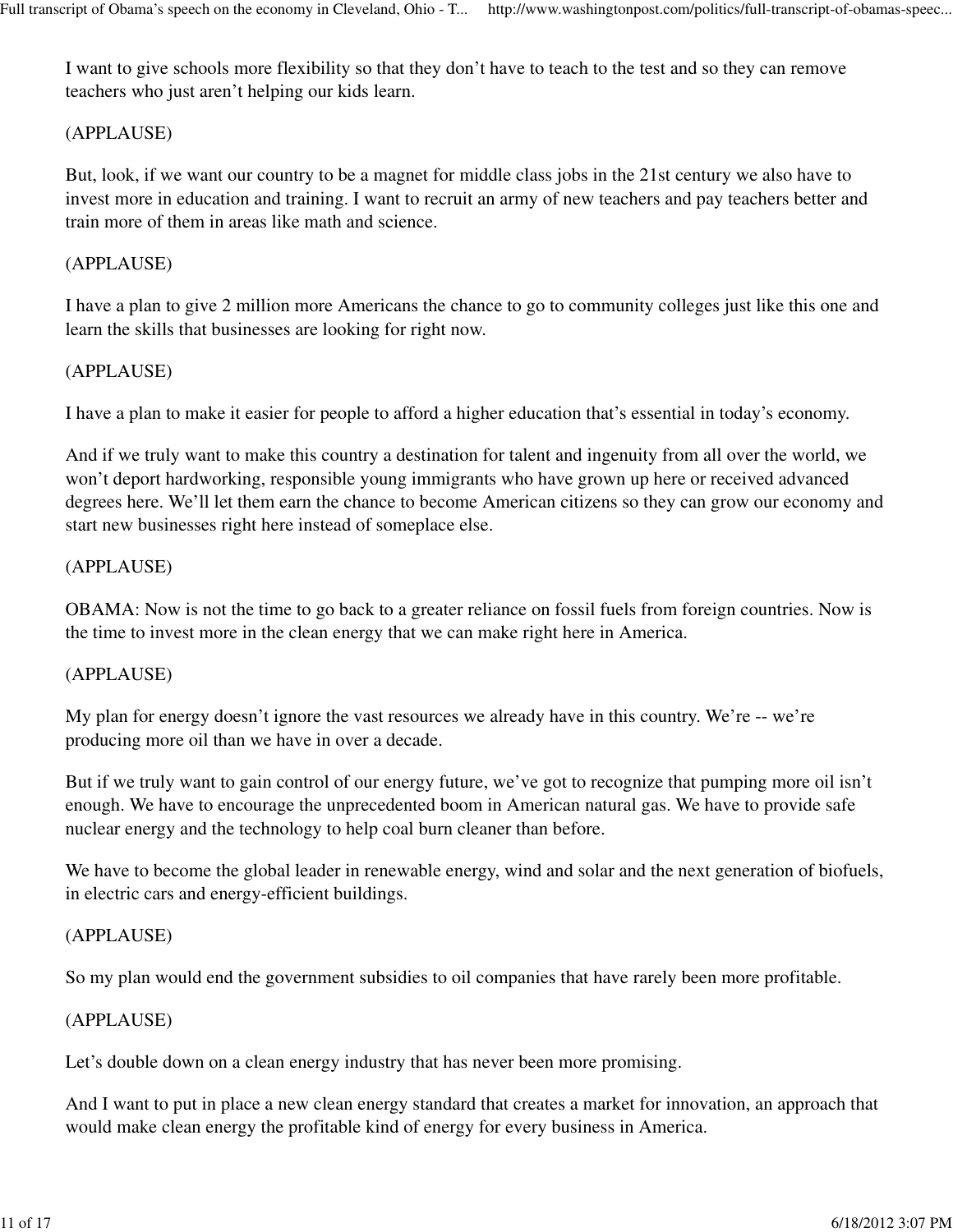With growing competition from countries like China and India, now is not the time for America to walk away from research and development. Now is the time to invest even more...

(APPLAUSE)

... so that the great innovations of this century take place in the United States of America, so that the next Thomas Edison, the next Wright brothers, it's happening here in Ohio, or Michigan, or California. (APPLAUSE)

My plan to encourage innovation isn't about throwing money at just any project or new idea. It's about supporting the work of our most promising scientists, our most promising researchers and entrepreneurs.

My plan would make the R&D tax credit permanent, but the private sector can't do it alone, especially when it comes to basic research. It's not always profitable in the short term.

And in the last century, research that we funded together through our tax dollars helped lay the foundation for the Internet and GPS and Google and the countless companies and jobs that followed.

OBAMA: The private sector came in and -- and created these incredible companies, but we together made the initial investment to make it possible.

It's given rise to miraculous cures that have reduced suffering and saved lives.

This has always been America's biggest economic advantage -- our science and our innovation. Why would we reverse that commitment right now when it's never been more important, at a time when we have so much deferred maintenance on our nation's infrastructure, schools that are crumbling, roads that are broken, bridges that are buckling?

Now is not the time to saddle American businesses with crumbling roads and bridges. Now is the time to rebuild America.

# (APPLAUSE)

So my plan would take half the money we're no longer spending on war, let's use it to do some nationbuilding here at home. Let's put some folks to work right here at home.

# (APPLAUSE)

My plan would get rid of pet projects and government boondoggles and bridges to nowhere.

#### (LAUGHTER)

But if we want businesses to come here and to hire here, we have to provide the highways and the runways and the ports and the broadband access, all of which move goods and products and information across the globe.

My plans sets up an independent fund to attract private dollars and issue loans for new construction projects based on two criteria: How badly are they needed? And how much good will they do for the economy?

#### (APPLAUSE)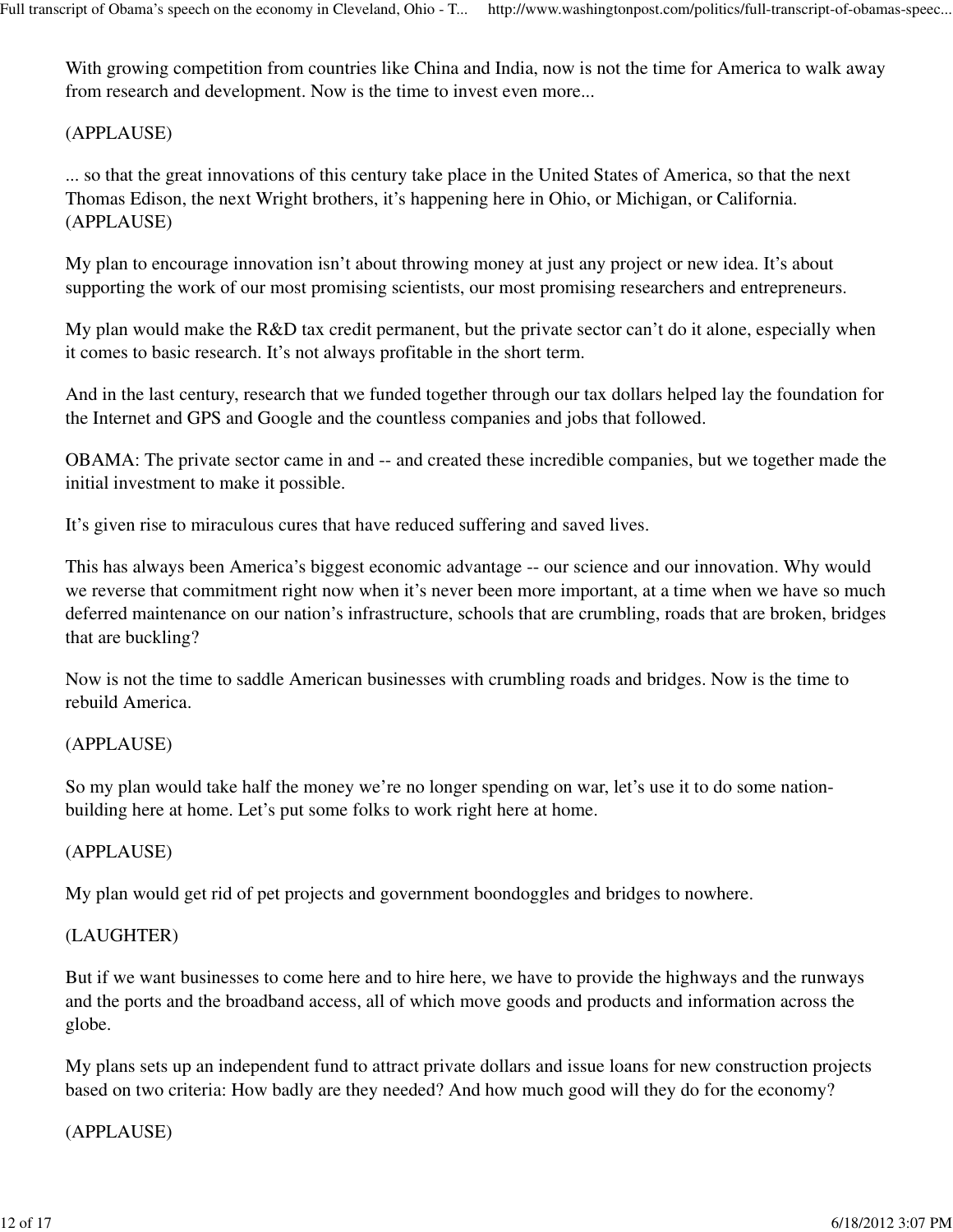And finally, I think it's time we took on our fiscal problems in an honest, balanced, responsible way. Everybody agrees that our deficits and debt are an issue that we've got to tackle.

My plan to reform the tax code recognizes that government can't bring back every job that's been outsourced or every factor that's closed its doors.

OBAMA: But we sure can stop giving tax breaks to businesses that ship jobs overseas and start rewarding companies that create jobs right here in the United States of America, in Ohio, in Cleveland, in Pennsylvania.

### (APPLAUSE)

And if we want to get the deficit under control, really, not just pretending to during election time...

# (APPLAUSE)

... not just saying you really care about it when somebody else is in charge and then you don't care when you're in charge, if you want to really do something about it...

# (APPLAUSE)

... if you really want to get the deficit under control without sacrificing all the investments that I've talked about, our tax code has to ask the wealthiest Americans to pay a little bit more.

#### (APPLAUSE)

Just like they did when Bill Clinton was president, just like they did when our economy created 23 million new jobs, the biggest budget surplus in history, and a lot of millionaires to boot.

And here's the good news: There are plenty of patriotic, very successful Americans who'd be willing to make this contribution again.

#### (APPLAUSE)

Look, we have no choice about whether we pay down our deficit. But we do have a choice about how we pay down our deficit. We do have a choice about what we can do without and where our priorities lie.

I don't believe that giving someone like me a \$250,000 tax cut is more valuable to our future than hiring transformative teachers or providing financial aid to the children of a middle-class family.

#### (APPLAUSE)

OBAMA: I don't believe that tax cut is more likely to create jobs than providing loans to new entrepreneurs or tax credits to small-business owners who hire veterans.

I don't believe it's more likely to spur economic growth than investments in clean energy technology and medical research, or in new roads and bridges and runways.

I don't believe that giving someone like Mr. Romney another huge tax cut is worth ending the guarantee of basic security we've always provided the elderly and the sick and those who are actively looking for work.

#### (APPLAUSE)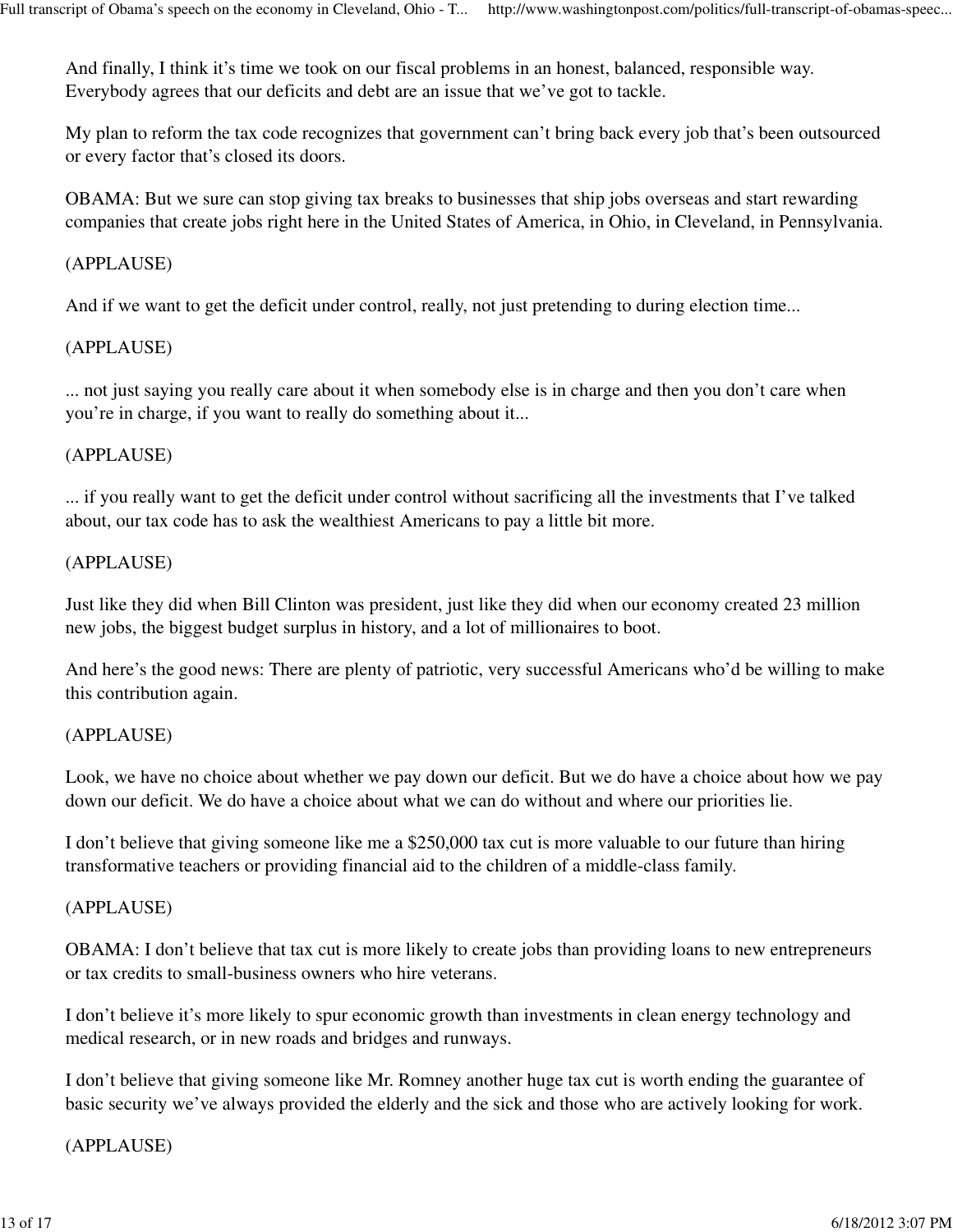Those things don't make our economy weak. What makes our economy weak is when fewer and fewer people can afford to buy the goods and services our businesses sell.

# (APPLAUSE)

Businesses don't have customers if folks are having such a hard time.

What drags us all down is an economy in which there's an ever- widening gap between a few folks who are doing extraordinarily well and a growing number of people who, no matter how hard they work, can barely make ends meet.

### (APPLAUSE)

So Governor Romney disagrees with my vision. His allies in Congress disagree with my vision. Neither of them will endorse any policy that asks the wealthiest Americans to pay even a nickel more in taxes.

It's the reason why we haven't reached a grand bargain to bring down our deficit; not with my plan, not with the Bowles-Simpson plan, not with the so-called Gang of Six plan.

Despite the fact that taxes are lower than they've been in decades, they won't work with us on any plan that would increase taxes on our wealthiest Americans.

OBAMA: It's the reason a jobs bill that would put 1 million people back to work has been voted down time and time again. It's the biggest source of gridlock in Washington today.

And the only thing that can break the stalemate is you.

#### (APPLAUSE)

You see, in our democracy, this remarkable system of government, you, the people, have the final say.

#### (APPLAUSE)

This November is your chance to render a verdict on the debate over how to grow the economy, how to create good jobs, how to pay down our deficit. Your vote will finally determine the path that we take as a nation, not just tomorrow, but for years to come.

#### (APPLAUSE)

When you strip everything else away, that's really what this election is about. That's what is at stake right now. Everything else is just noise. Everything else is just a distraction.

#### (APPLAUSE)

From now until then, both sides will spend tons of money on TV commercials. The other side will spend over a billion dollars on ads that tell you the economy is bad, that it's all my fault...

#### (LAUGHTER)

... that I can't fix it because I think government is always the answer or because I didn't make a lot of money in the private sector and don't understand it or because I'm in over my head or because I think everything and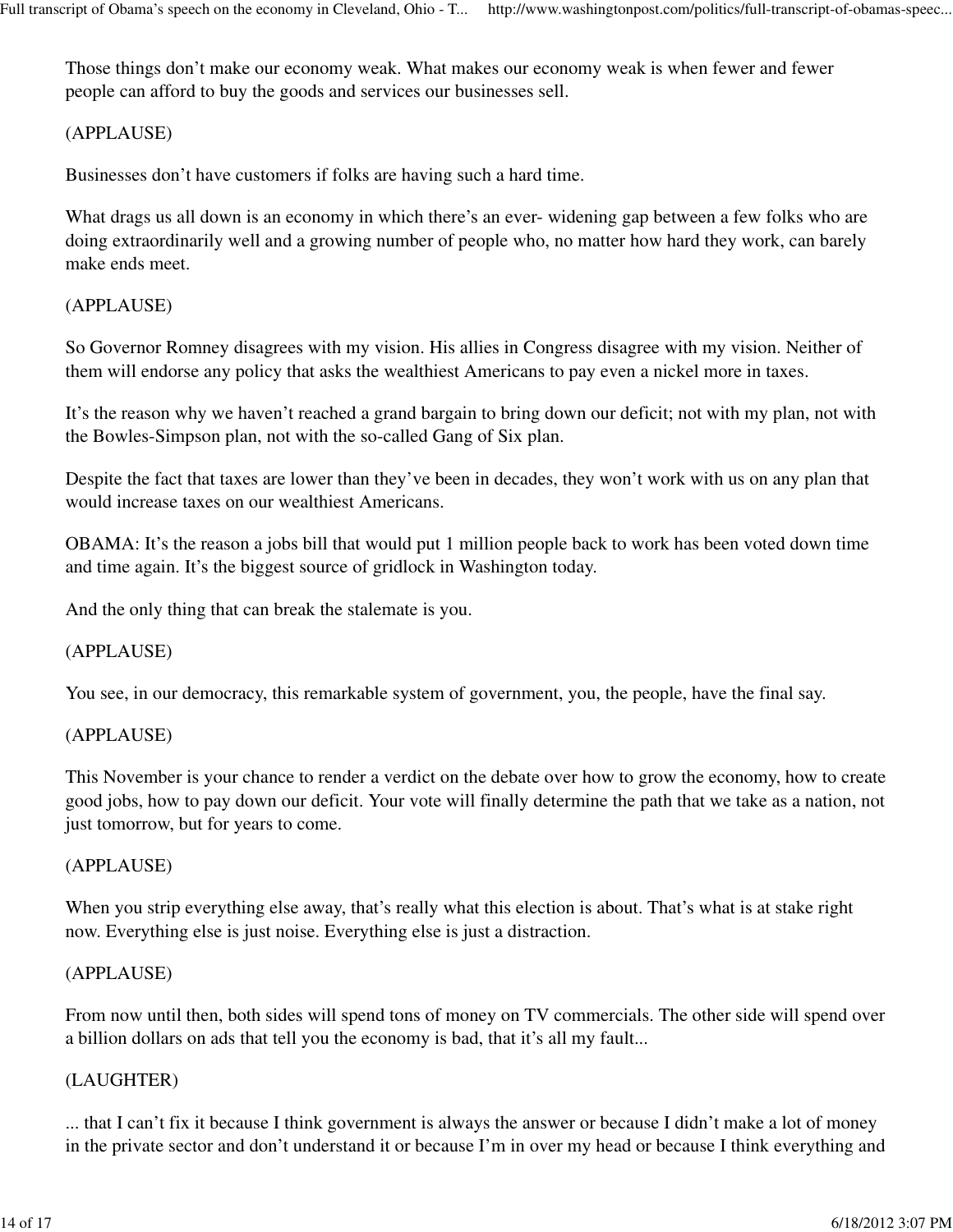everybody is doing just fine.

That's what the scary voice in the ads will say.

#### (LAUGHTER)

That's what Mr. Romney will say.

OBAMA: That's what the Republicans in Congress will say.

Well, you know, that may be their plan to win the election, but it's not a plan to create jobs.

#### (APPLAUSE)

It's not a plan to grow the economy. It's not a plan to pay down the debt. And it's sure not a plan to revive the middle class and secure our future. I think you deserve better than that.

#### (APPLAUSE)

At a moment this big, a moment when so many people are still struggling, I think you deserve a real debate about the economic plans we're promoting. Governor Romney and the Republicans who run Congress believe that if you simply take away regulations and cut taxes by trillions of dollars, the market will solve all of our problems on its own. If you agree with that, you should vote for them. And I promise you, they will take us in that direction.

I believe we need a plan for better education and training and for energy independence and for new research and innovation, for rebuilding our infrastructure, for a tax code that creates jobs in America and pays down our debt in a way that's balanced.

I have that plan. They don't. And if you agree with me, if you believe this economy grows best when everybody gets a fair shot, and everybody does their fair share, and everybody plays by the same set of rules, then I ask you stand with me for a second term as president.

#### (APPLAUSE)

In fact -- in fact, I'll -- I'll take it a step further. I ask your vote for anyone else, whether they're Democrats, independents, or Republicans who share your view about how America should grow. I will work with anyone of any party who believes that we're in this together, who believes that we rise or fall as one nation and as one people.

#### (APPLAUSE)

OBAMA: Because -- because I'm convinced that there're actually a lot of Republicans out there who may not agree with every one of my policies but who still believe in a balanced, responsible approach to economic growth and who remember the lessons of our history, and who don't like the direction their leaders are taking them.

And let me -- let me leave you with one last thought: As you consider your choice in November...

#### (AUDIENCE CHEERS)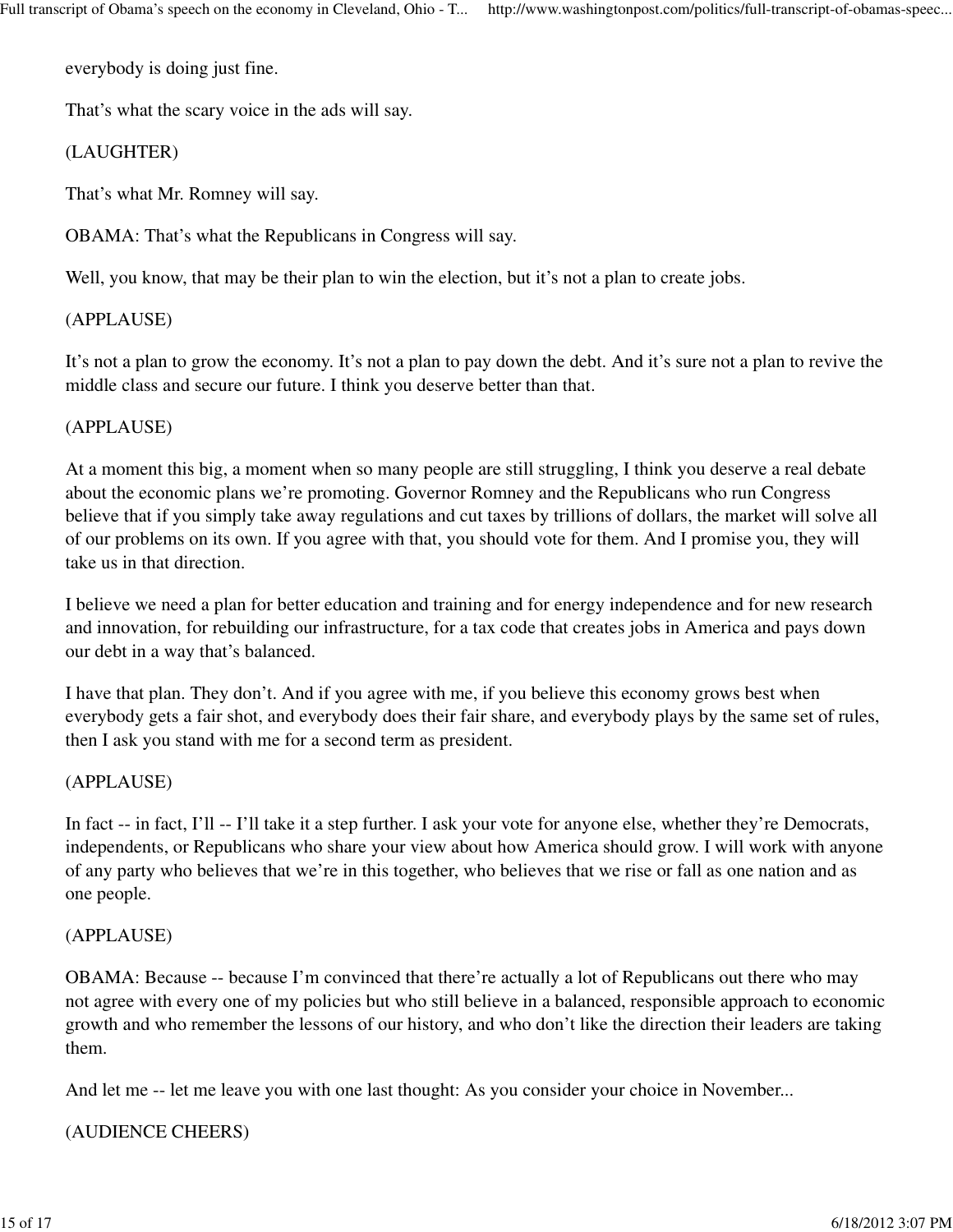OBAMA: Don't let anybody tell you that the challenges we face right now are beyond our ability to solve.

You know, it's hard not to get cynical when times are tough. And I'm reminded every day of just how tough things are for too many Americans.

Every day I hear from folks who are out of work or have lost their home. Across this country I meet people who are struggling to pay their bills, or older workers worried about retirement, or young people who are underemployed and burdened with debt.

I hear their voices when I wake up in the morning and those voices ring in my head when I lay down to sleep.

And in those voices I hear the echo of my own family's struggles as I was growing up and Michelle's family's struggles when she was growing up, and the fears and the dashed hopes that -- that our parents and grandparents had to confront.

Well, you know what? In those voices I also hear a stubborn hope and a fierce pride and determination to overcome whatever challenges we face.

#### (APPLAUSE)

And in you the American people I'm reminded of all the things that tilt the future in our favor. We remain the wealthiest nation on Earth. We have the best workers and entrepreneurs, the best scientists and researchers, the best colleges and universities. We are a young country with the greatest diversity of talent and ingenuity drawn from every corner of the globe. So, yes, reforming our schools, rebuilding our infrastructure will take time. Yes, paying down our debt will require some tough choices and shard sacrifice. But it can be done. And we'll be stronger for it.

#### (APPLAUSE)

OBAMA: And what's lacking is not the capacity to meet our challenges, what is lacking is our politics. And that's something entirely within your power to solve. So this November you can remind the world how a strong economy is built, not from the top down, but from a growing, thriving middle class.

This November, you can remind the world how it is that we've traveled this far as a country, not by telling everybody to fend for themselves but by coming together as one American family, all of us pitching in, all of us pulling our own weight, this November you can provide a mandate for the change we need right now. You can move this nation forward, and you can remind the world once again why the United States of America is still the greatest nation on Earth.

Thank you.

God bless you.

God bless the United States of America